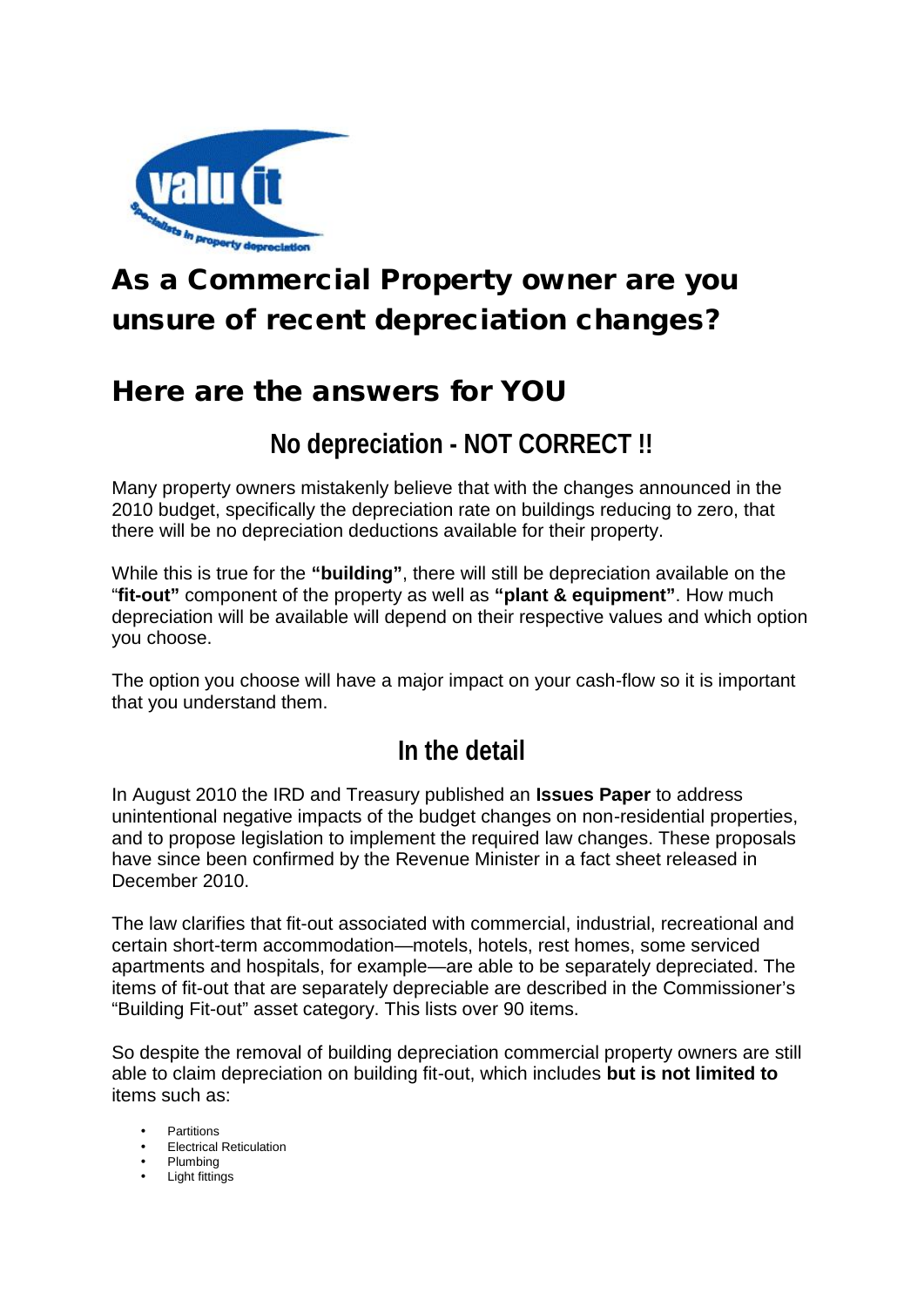- Floor coverings
- Lifts
- Air-conditioning
- Fences Roller doors
- Fire alarm systems

and much more.

## **Existing Ownership**

Many commercial property owners have not elected to, or have been advised against, claiming full depreciation entitlements in the past and therefore have no separation of items within the property depreciation schedule.

You now have a decision to make as to how you claim depreciation going forward.

#### **New Purchase**

**For new purchases this apportionment is critical or you will have no depreciation if purchased after the 2012 tax year!** If purchased before this you still have a decision to make.

#### **Option ONE**

The IRD has proposed a transitional option that would allow a one-off adjustment. Under this approach, taxpayers that are currently depreciating commercial and industrial fit-out as part of the building would create a building fit-out depreciation pool of 15 percent of the building's adjusted tax book value.

The pool would be depreciated at 2% straight line (equivalent to the current building depreciation rate).

Taxpayers would be permitted to elect to create a fit-out pool only once - from the start of the 2011/12 income year.

### **The BETTER option!**

**For many** property owners the best option may be to review the separation of the purchase price and to **correctly allocate the property value** into the IRD depreciation categories and where possible start claiming at the maximum depreciation rates claimable. These rates will generally be between 8 - 40% diminishing Value.

Take a look at the examples that show depreciation using the 15% transitional rule compared with **a specialist depreciation apportionment** as completed by **Valuit.**

In many of cases the depreciation claimed using Valuit is more than they were claiming by just using the previous building rate of 3per cent.